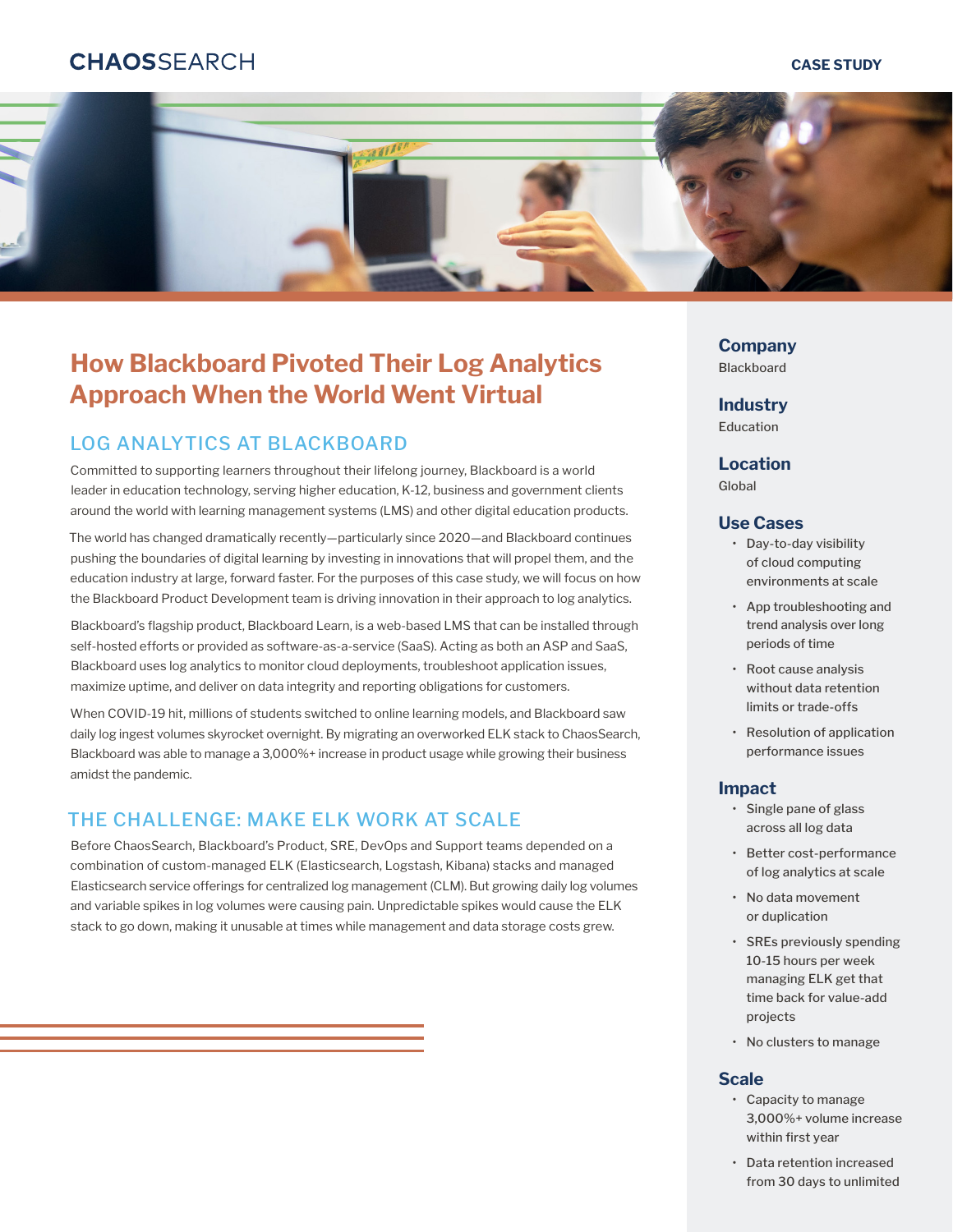## **Goal: Reduce Management Overhead and Complexity**

The Blackboard Learn team in particular had run their own ELK clusters and relied on commercially managed services, but each came with its own set of management challenges. As the product's customer base and daily log ingest grew, it became unstable and difficult to scale. Blackboard found that even with a third party managing the environment, the same challenges remained as a result of running Elasticsearch under the hood:

- **Elasticsearch inherently presents architectural challenges at scale**, potentially leading to yellow or red status clusters requiring support. Regardless of who is providing that support (Blackboard vs. the service provider), it's a headache to manage.
- **Elasticsearch requires the customer to handle capacity planning**, which is hard to do for log data because spikes are hard to predict. Elasticsearch customers are stuck either overpaying to ensure uptime, or dealing with cluster constraints in an attempt to keep costs in line. They wanted staff to focus on the core product versus managing infrastructure; when demand increased up to 3,000% across their portfolio and an avalanche of data came streaming in, they struggled to keep the proper balance. Simple changes and basic maintenance tasks to ensure availability and performance were eating up at least 10 to 15 hours of valuable SREs' time every week.

## **Goal: Cut Costs & Un-limit Data Retention**

Blackboard needed to analyze short-term data for troubleshooting, real-time alerts, customer support, etc., but they also needed access to long-term data for deeper analyses and compliance purposes.

Because Elasticsearch costs balloon at scale and the environment is so complex to manage, Blackboard opted to reduce log data retention in Elasticsearch to 30 days. Longer term log data was shipped to Amazon S3 cloud object storage.

As a result, they had to deal with:

- **Limited insights** Only the most recent time slice of log data was available in Elasticsearch for log analytics.
- **Unnecessary data duplication** Short-term data was captured in two places, which is messy and costs extra.
- **Data integrity risk** With data captured in two places, they had to be careful to make sure logs were reaching each destination in their entirety.

## **The Tipping Point**

Blackboard needed a new approach to log analytics that would meet specific criteria:

- **Alleviate the pain** of constantly requiring valuable resources to manage ELK cluster deployments and address outages.
- **Expand data retention limits** for longer term and more comprehensive insights, **while staying within budget**.
- **Keep end users happy** with a seamless transition experience that allows users to keep working in the tools they know and trust (e.g. Kibana).

The team had been contemplating building an in-house solution when Snook discovered ChaosSearch at AWS re:Invent in 2019. He and his colleagues appreciated ChaosSearch's ability to index and search log data directly in Amazon S3 buckets with no data movement or duplicate storage.

#### **Users**

- SRE engineers and managers
- DevOps engineers and managers
- Support teams

## **Data Management Environment**

- Data Lake Platform: **ChaosSearch**
- Cloud Object Storage: Amazon S3
- Analytic Tool(s): Kibana

"We would typically send logs to two outputs. We'd send them to S3, and then also Elasticsearch. And Elasticsearch would expire data out because it's expensive to hold it on that tiered data set. We were storing the data twice."

#### **Joel Snook**

Senior Director of DevOps Engineering at Blackboard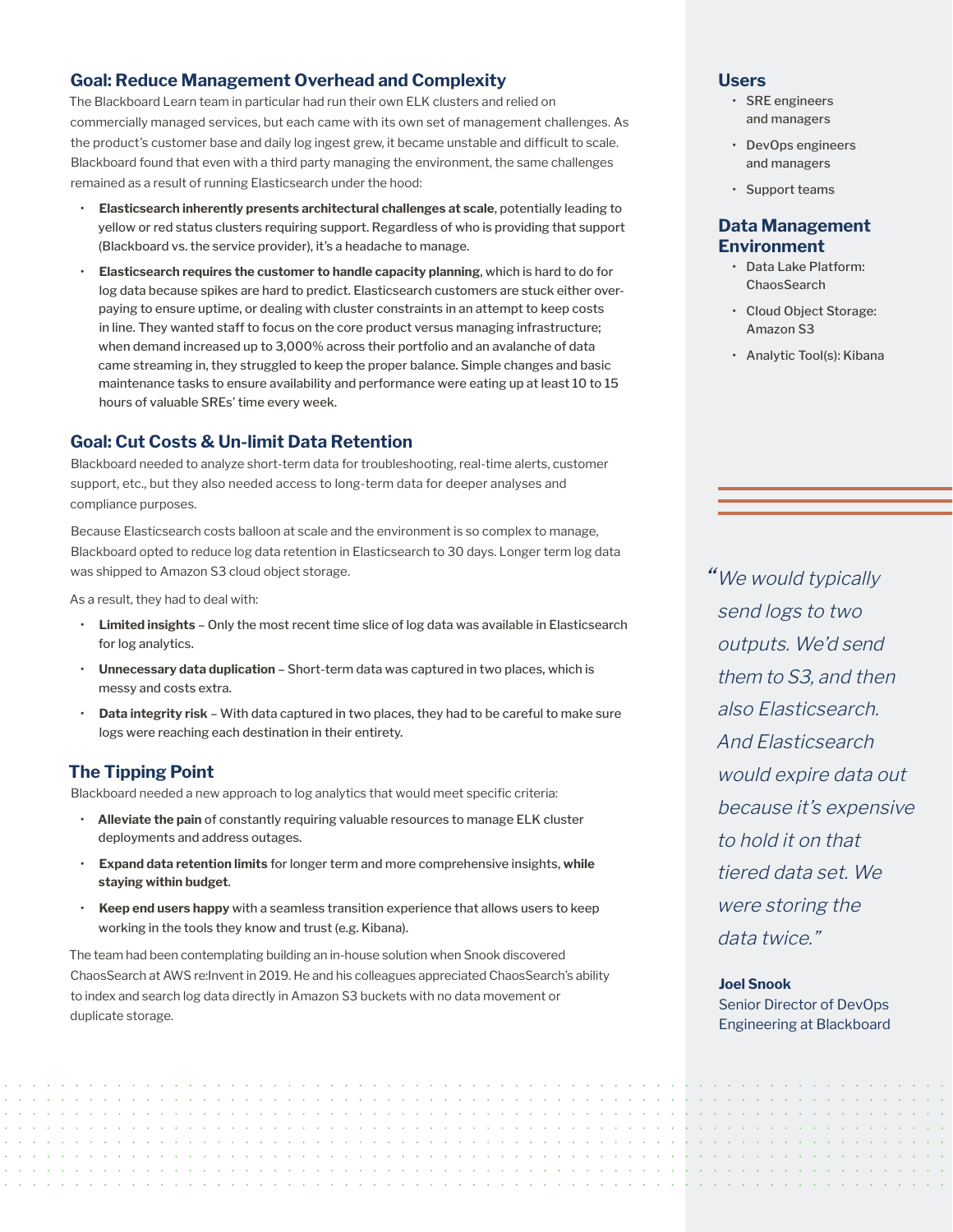

# SOLUTION: REPLACE ELASTICSEARCH WITH CHAOSSEARCH

Snook explained, "We sought out ChaosSearch for a specific need—a place to aggregate our logs into a way that we could consume them and get information out of them."

Delivered as a fully managed, highly available service, the ChaosSearch Data Lake Platform promised not to go down, and could take advantage of all the durability, scalability, cost-effectiveness, and governance controls that inherently come with running directly on S3.

The transition to ChaosSearch was quick and easy. The platform acts as a drop-in replacement for ELK, utilizing the same Elastic API and familiar Kibana interface for visualization and dashboarding. In just a short time, Blackboard was able to deploy ChaosSearch on top of its global Amazon S3 data lake and start using the platform for log analytics at unlimited scale. And the platform is GDPR compliant, which is critically important in the data-sensitive education industry.

Blackboard is now using ChaosSearch to support use cases like:

- Day-to-day visibility of cloud computing environments at scale
- App troubleshooting and alerting over long periods of time
- Root cause analysis without data retention limits or trade-offs
- Resolution of application performance issues

# THE IMPACT: COST-PERFORMANT LOG ANALYTICS AT SCALE

Adopting ChaosSearch helped the Blackboard Learn team replace their ELK stack with a more costefficient log analytics solution that performs at scale. Blackboard successfully reduced the total cost of ownership (TCO) of its log analytics environment, eliminated management complexity associated with maintaining Elasticsearch clusters, and overcame data retention limits that previously restricted the volume of logs available for analysis in the legacy ELK stack.

Long term, Blackboard plans to leverage ChaosSearch as a single pane of glass that sits on top of all application monitoring and observability tools used across the organization.

"We're moving into an innovation phase that's going to propel us into the future," said Snook. "And having a platform like ChaosSearch allows us to do that faster."

#### **Activating S3 for Analytics**

With ChaosSearch, Blackboard is now using Amazon S3 storage in a much more efficient manner (previously used as a backup/ archive) by utilizing it as a functional data lake that delivers cost-performant log analytics at scale. Now, Blackboard can query and analyze significantly more log data with long-term, flexible data retention capabilities than they could before by leveraging the scalability of S3 and ChaosSearch.

"With ChaosSearch, we're storing data once, and we can index all of it and search all of it, whereas before we were limited," explained Snook. "From our perspective, that's been a big selling point internally because you're going to get more for potentially the same amount of cost."

Blackboard now indexes log files directly in S3 with Chaos Index®—a novel data representation that delivers both small data size and fast time-to-insights. By leveraging the data compression capabilities of Chaos Index and cost-optimized S3 storage, Blackboard can store, index, search and analyze unlimited volumes of log data.

" We had to dismantle some of our logging just because of the volume. And then when COVID hit, it just became untenable. It was awakening. We realized we really needed to change our strategy."

#### **Joel Snook**

Senior Director of DevOps Engineering at Blackboard